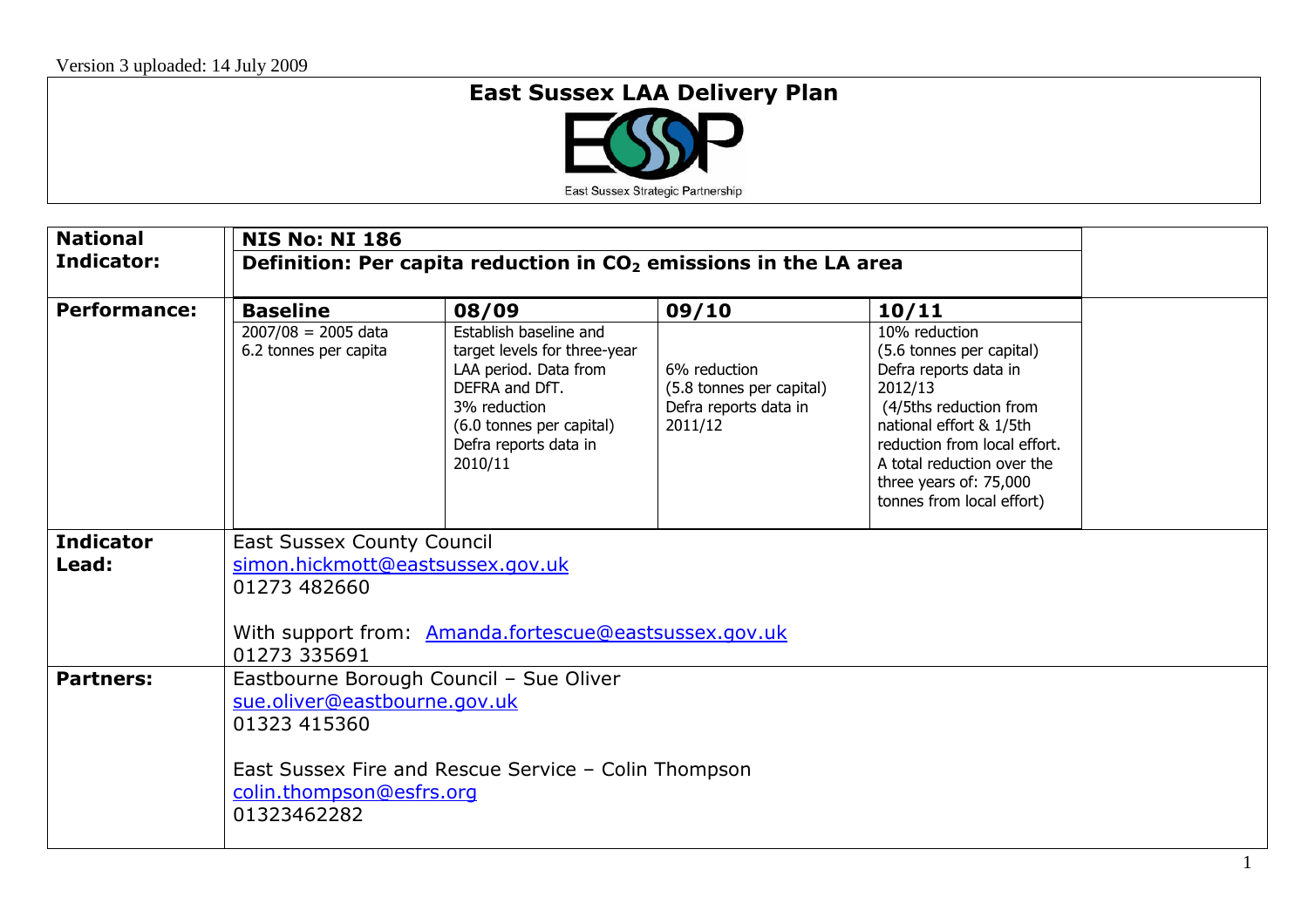| Environment Agency - Joanna Hodgson                                                                                                                                          |
|------------------------------------------------------------------------------------------------------------------------------------------------------------------------------|
| joanna.hodgson@environment-agency                                                                                                                                            |
| 01732 223115                                                                                                                                                                 |
|                                                                                                                                                                              |
| Hastings Borough Council - Chantal Lass<br>Chantal Lass CLass@hastings.gov.uk                                                                                                |
|                                                                                                                                                                              |
| Lewes District Council - Tim Bartlett                                                                                                                                        |
| tim.bartlett@lewes.gov.uk                                                                                                                                                    |
| 01273 486423                                                                                                                                                                 |
|                                                                                                                                                                              |
| Rother District Council - TBC                                                                                                                                                |
| TBC@rother.gov.uk                                                                                                                                                            |
| 01424 787597                                                                                                                                                                 |
|                                                                                                                                                                              |
| Wealden District Council - Fiona Berry                                                                                                                                       |
| fiona.berry@wealden.gov.uk                                                                                                                                                   |
| 01323 443268                                                                                                                                                                 |
| East Sussex NI 186 Group (officers of B/D Councils, CC and EA)<br>Officer-level group formed for the purpose of devising and monitoring NI 186 effort. Aware that we need to |
| build a wider partnership.                                                                                                                                                   |
|                                                                                                                                                                              |
| Year 1 (2008 / 2009) Target: Establish baseline and target levels for three-year LAA period. Base data from DEFRA and                                                        |
| DfT which represents a per capita CO2 emissions measurement in the LA area.                                                                                                  |
|                                                                                                                                                                              |
| Specific Sub-Target achieved as detailed in second specific sub-target.                                                                                                      |
| Agreed target: four-fifths of the measured carbon reduction is to come from central Government-led programmes; one-fifth                                                     |
| of the contribution is to come from local efforts. One-fifth carbon reduction $= 75,000$ tonnes of CO2.                                                                      |
| Estimate of 75,000 tonne reduction over 3 years is based on three sources:                                                                                                   |
|                                                                                                                                                                              |
| 1. continuation of Home Energy Conservation Act (or other agreed source) work by utilities, assisted by Borough/District                                                     |
| Councils, using most recently available estimates, then divided by 2 to allow for error, to then give B/D Councils each                                                      |
| 4,500 tonnes per year; plus<br>2. NI 185 emissions reduction from own responsibilities (B/D Councils and EA 100 tonnes per year each, ESCC 500                               |
|                                                                                                                                                                              |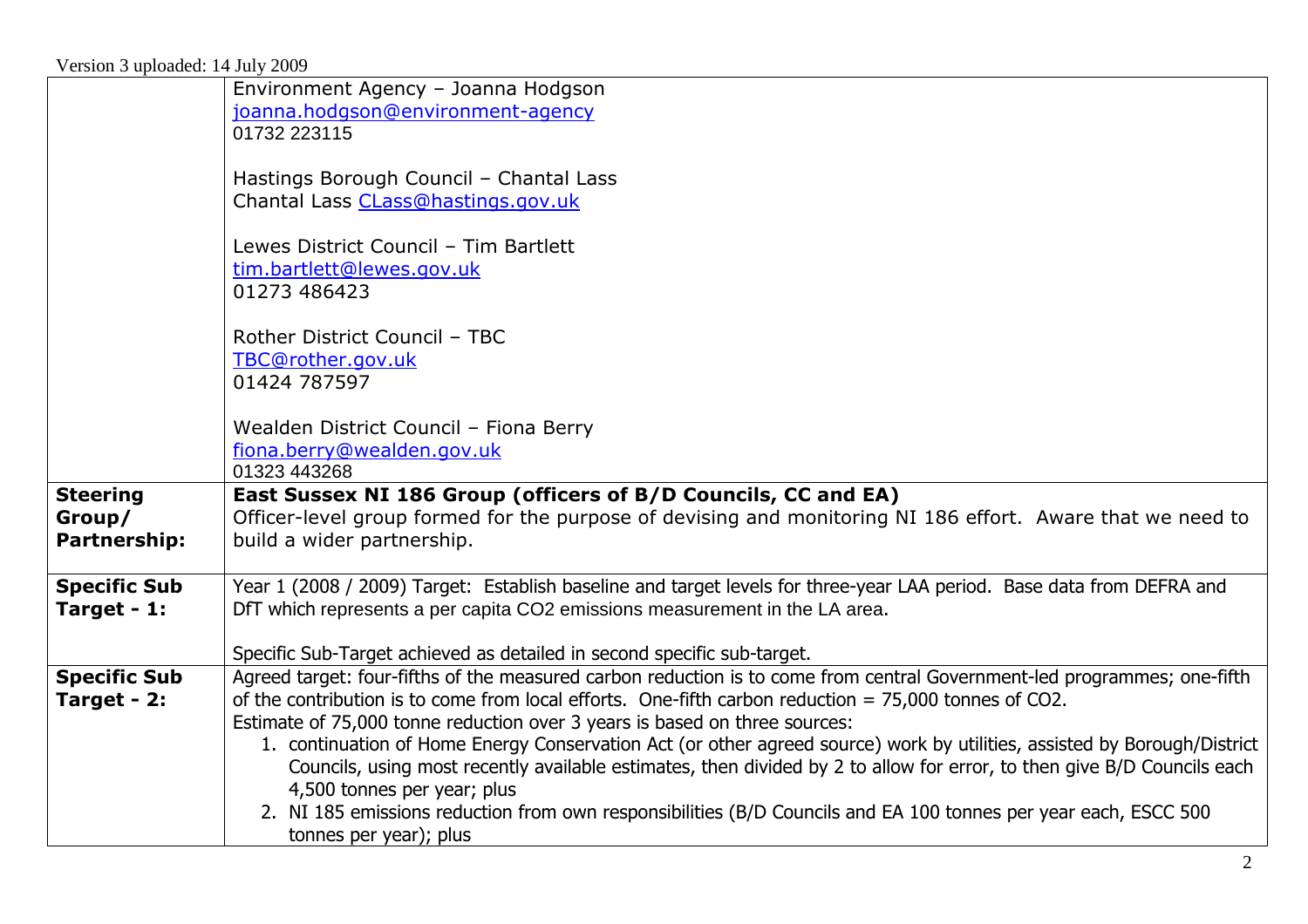| $\alpha$ croion $\beta$ aproacted. If $\alpha$ are $\beta$ 2007 |                                                                                                                                                      |  |  |  |  |  |  |  |
|-----------------------------------------------------------------|------------------------------------------------------------------------------------------------------------------------------------------------------|--|--|--|--|--|--|--|
|                                                                 | 3. stretch of 1,400 tonnes.                                                                                                                          |  |  |  |  |  |  |  |
|                                                                 | Sub-targets for Years 1-3: Share of calculation of 75000 tonnes is as follows for an average year:                                                   |  |  |  |  |  |  |  |
|                                                                 | Eastbourne Borough Council 4,600                                                                                                                     |  |  |  |  |  |  |  |
|                                                                 | <b>East Sussex County Council</b><br>500                                                                                                             |  |  |  |  |  |  |  |
|                                                                 | East Sussex Fire and Rescue Service TBC                                                                                                              |  |  |  |  |  |  |  |
|                                                                 | <b>Environment Agency</b><br>100                                                                                                                     |  |  |  |  |  |  |  |
|                                                                 | Hastings Borough Council<br>4,600                                                                                                                    |  |  |  |  |  |  |  |
|                                                                 | Lewes District Council<br>4,600                                                                                                                      |  |  |  |  |  |  |  |
|                                                                 | Rother District Council<br>4,600                                                                                                                     |  |  |  |  |  |  |  |
|                                                                 | <b>Wealden District Council</b><br>4,600                                                                                                             |  |  |  |  |  |  |  |
|                                                                 | Unallocated<br>1,400                                                                                                                                 |  |  |  |  |  |  |  |
|                                                                 | 25,000<br><b>TOTAL</b>                                                                                                                               |  |  |  |  |  |  |  |
| Specific Sub<br>Target - 3:                                     | NI 185 - CO <sub>2</sub> reduction from Local Authority operations                                                                                   |  |  |  |  |  |  |  |
| Links to plans:                                                 | Links to existing plans:                                                                                                                             |  |  |  |  |  |  |  |
|                                                                 |                                                                                                                                                      |  |  |  |  |  |  |  |
|                                                                 | East Sussex County Council, Council Plan 2008/9<br>www.eastsussex.gov.uk/yourcouncil/about/keydocuments/councilplan/councilplanchapters/download.htm |  |  |  |  |  |  |  |
|                                                                 | Policy Steer 1.2, performance measure a.                                                                                                             |  |  |  |  |  |  |  |
|                                                                 |                                                                                                                                                      |  |  |  |  |  |  |  |
|                                                                 | The Sustainable Community Strategy for East Sussex - Pride of Place                                                                                  |  |  |  |  |  |  |  |
|                                                                 | http://www.essp.org.uk/essp/strategy.htm                                                                                                             |  |  |  |  |  |  |  |
|                                                                 | East Sussex County Council - Corporate Sustainable Buildings Policy                                                                                  |  |  |  |  |  |  |  |
|                                                                 | http://www.eastsussex.gov.uk/NR/rdonlyres/A3CF59F6-F36C-4BAA-B905-                                                                                   |  |  |  |  |  |  |  |
|                                                                 | 87ADC3B85BFB/0/corporate sustainable buildings policy.pdf                                                                                            |  |  |  |  |  |  |  |
|                                                                 |                                                                                                                                                      |  |  |  |  |  |  |  |
|                                                                 | Eastbourne Borough Council - Climate Change - What the Council is Doing                                                                              |  |  |  |  |  |  |  |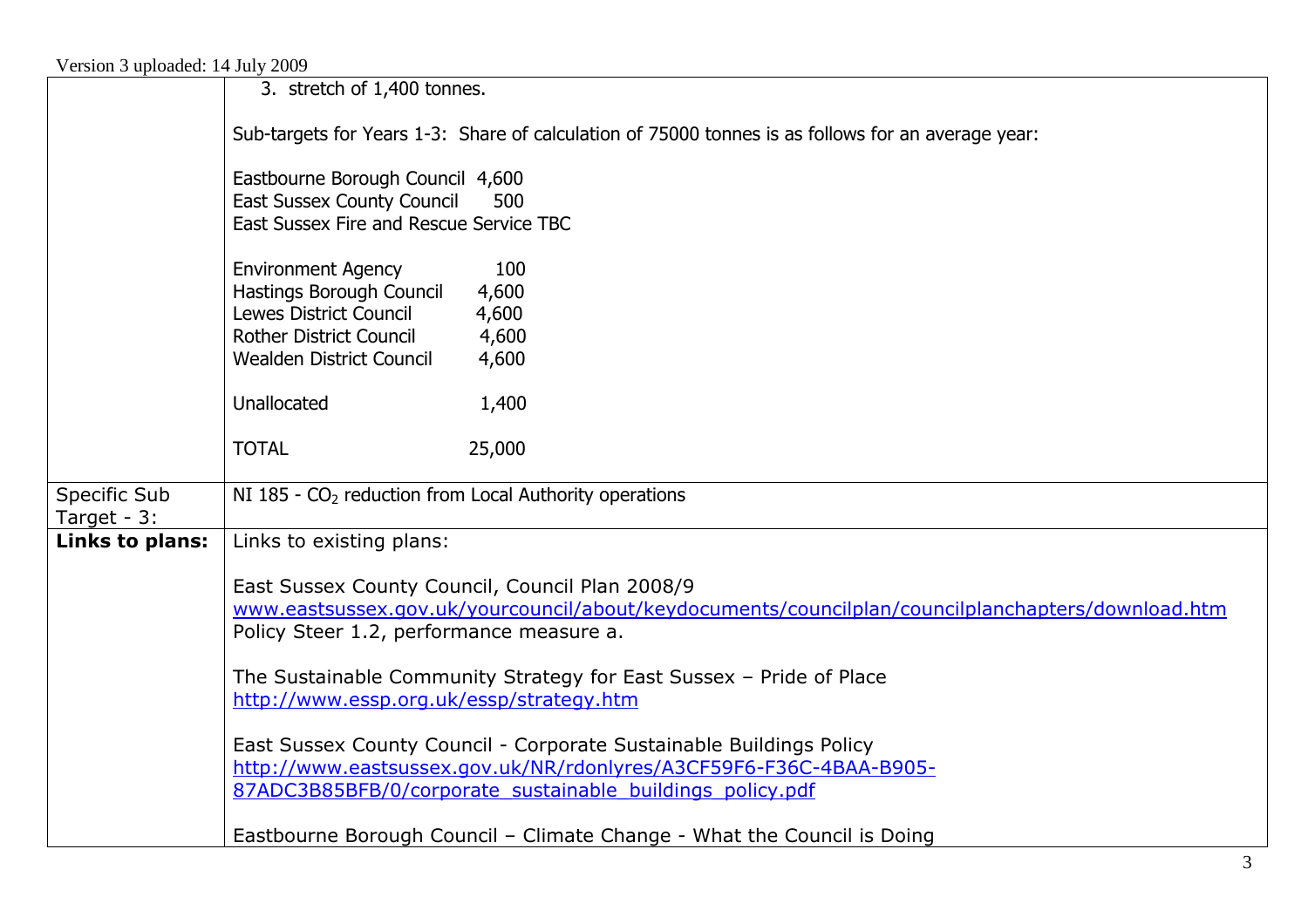| Version 3 uploaded: 14 July 2009 |                                                                                                                                                          |                                                                                                                                                                                     |  |  |  |  |
|----------------------------------|----------------------------------------------------------------------------------------------------------------------------------------------------------|-------------------------------------------------------------------------------------------------------------------------------------------------------------------------------------|--|--|--|--|
|                                  | http://www.eastbourne.gov.uk/environment/climate/action/                                                                                                 |                                                                                                                                                                                     |  |  |  |  |
|                                  | Environment Agency - Climate Change - What we're doing<br>http://www.environment-agency.gov.uk/homeandleisure/climatechange/44074.aspx                   |                                                                                                                                                                                     |  |  |  |  |
|                                  | Lewes District Council - Climate Change Plan<br>http://www.lewes.gov.uk/environment/8260.asp                                                             |                                                                                                                                                                                     |  |  |  |  |
|                                  | Rother District Council - Environmental Policy Statement<br>http://www.rother.gov.uk/index.cfm?articleid=457                                             |                                                                                                                                                                                     |  |  |  |  |
|                                  | Wealden District Council - Climate Change Policy<br>http://www.wealden.gov.uk/Environment and Transport/Sustainability/documents/ClimateChangePolicy.pdf |                                                                                                                                                                                     |  |  |  |  |
|                                  | (More to follow)<br>East Sussex County Council's Climate Change Strategy for East Sussex<br>Hastings Borough Council - revised strategy                  |                                                                                                                                                                                     |  |  |  |  |
| <b>Risks/Barriers:</b>           | <b>Risk/Barrier</b>                                                                                                                                      | <b>Mitigating Action</b>                                                                                                                                                            |  |  |  |  |
|                                  | 1. Lack of data on local achievement.                                                                                                                    | All to ensure that they will produce robust<br>data on an annual basis.                                                                                                             |  |  |  |  |
|                                  |                                                                                                                                                          | BC/DCs to consider how best to ensure those<br>undertaking HECA/CERT action (or other<br>measures) in their area will produce robust<br>domestic emissions data on an annual basis. |  |  |  |  |
|                                  |                                                                                                                                                          | NI 186 Group representatives to approach<br>GOSE/DEFRA for utilities data, and if<br>necessary directly approach utilities                                                          |  |  |  |  |
|                                  |                                                                                                                                                          | undertaking HECA/CERT action, to obtain<br>annual (or more frequent) data.                                                                                                          |  |  |  |  |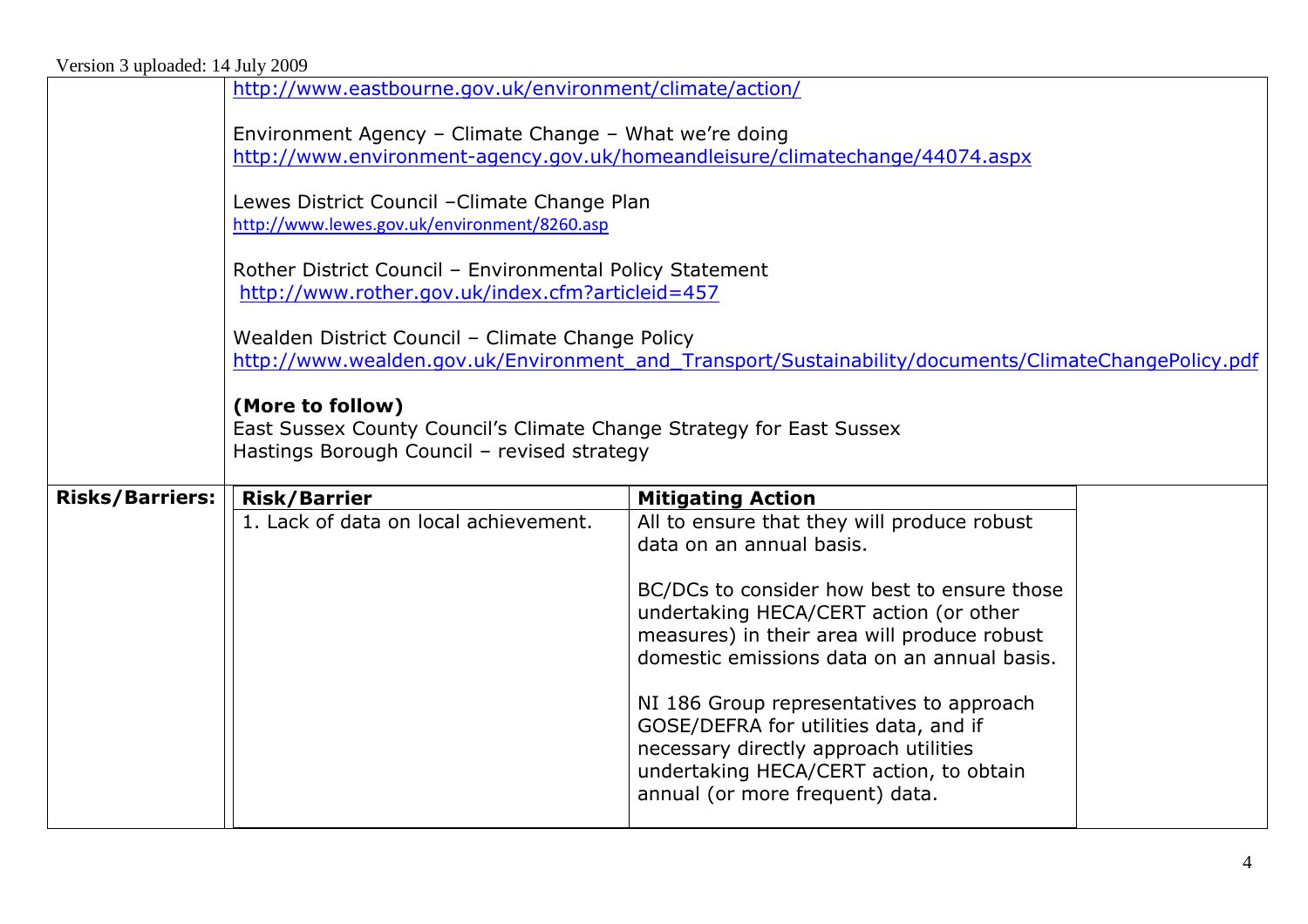| 5. Economic recession impacts (e.g.<br>priorities change; project funding<br>withdrawn, Etc)                             | Focus efforts which include economic<br>advantages; lobby for business support<br>in addressing climate change; seek and<br>communicate to others external                                                                                                                                                                                                                                                                                                                                                                                                                |  |
|--------------------------------------------------------------------------------------------------------------------------|---------------------------------------------------------------------------------------------------------------------------------------------------------------------------------------------------------------------------------------------------------------------------------------------------------------------------------------------------------------------------------------------------------------------------------------------------------------------------------------------------------------------------------------------------------------------------|--|
| 4. Loss of key staff.                                                                                                    | Promote higher level ownership within each<br>partner organisation. ESCC and ESSP to<br>promote through development of Climate<br>Change Strategy involving B/D Councils and<br>others.                                                                                                                                                                                                                                                                                                                                                                                   |  |
| 3. Failure of national effort to achieve<br>4/5ths of overall 10% reduction.                                             | Review revised 2005 out-turn and new 2006<br>data in November 2008, and revise 3 year<br>LAA target downwards if significantly<br>different from -3% LAA target reduction<br>2005-2006. Continue to monitor<br>Government data and effort. NI186 Group to<br>lobby for further Government action if not<br>sufficient.                                                                                                                                                                                                                                                    |  |
| 2. Failure of one or more organisations<br>to achieve their estimated contribution<br>to the local 75,000 tonnes target. | All to ensure attendance at meetings and<br>further actions to address any concerns when<br>necessary. All to provide support and<br>networking.<br>NI186 Group representatives, led by ESCC,<br>to build a wider partnership of those<br>contributing reductions, especially including<br>large public sector organisations (e.g. Police,<br>NHS, Fire and Rescue Service). This may<br>decrease risk by increasing organisations<br>responsible for reductions. However, current<br>representatives must consider and agree<br>future members of the wider partnership. |  |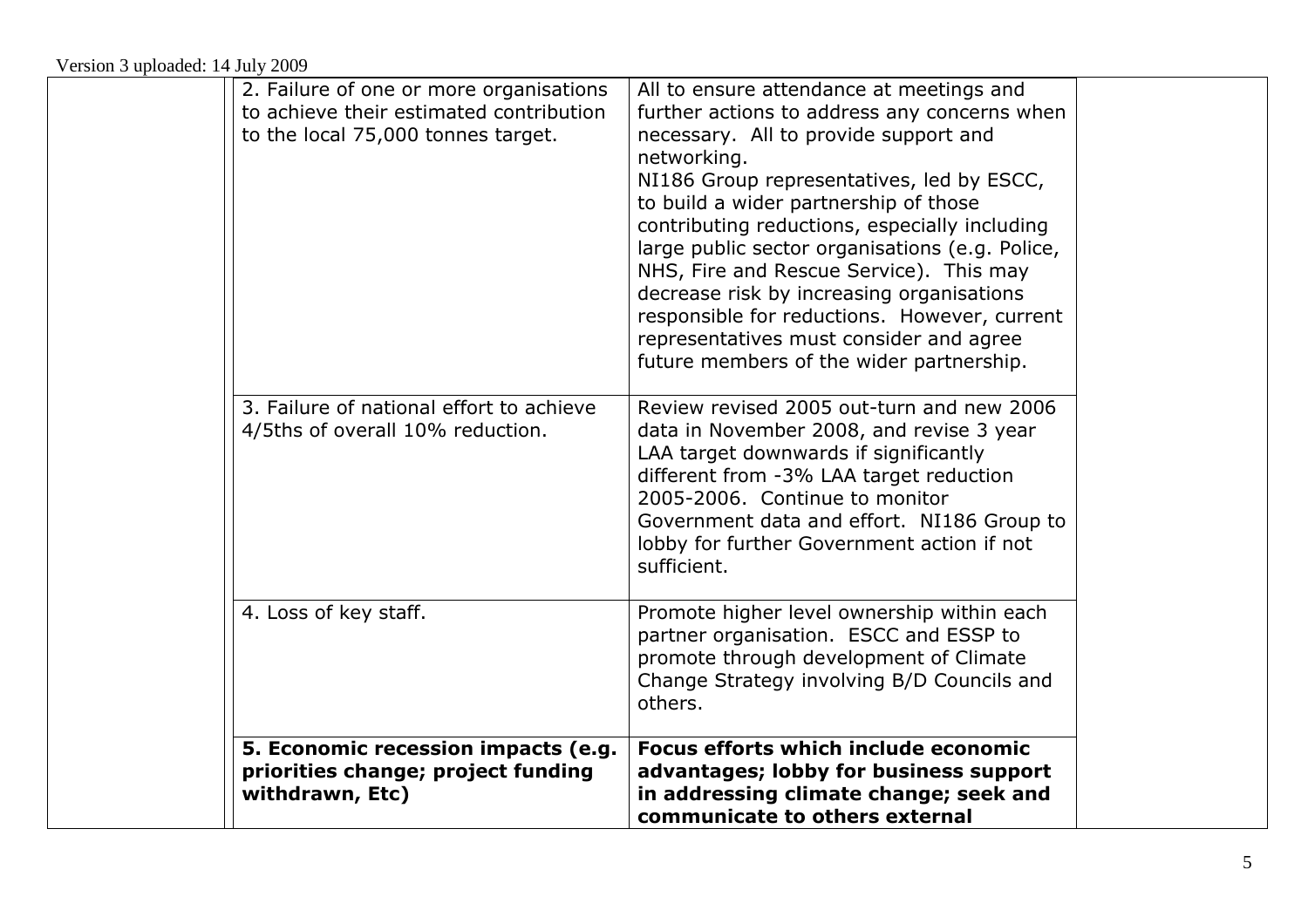Version 3 uploaded: 14 July 2009

|                   | resources.                                                                                                                                                                                                                                                                                |  |
|-------------------|-------------------------------------------------------------------------------------------------------------------------------------------------------------------------------------------------------------------------------------------------------------------------------------------|--|
| <b>Resources:</b> | Existing staff and resources of CC, EA, B/D Councils and wider partnership (yet to be formed), plus effort by<br>many agencies and individuals reducing their carbon dioxide emissions, assisted by national and local offers<br>from e.g. Energy Savings Trust, Carbon Trust, utilities. |  |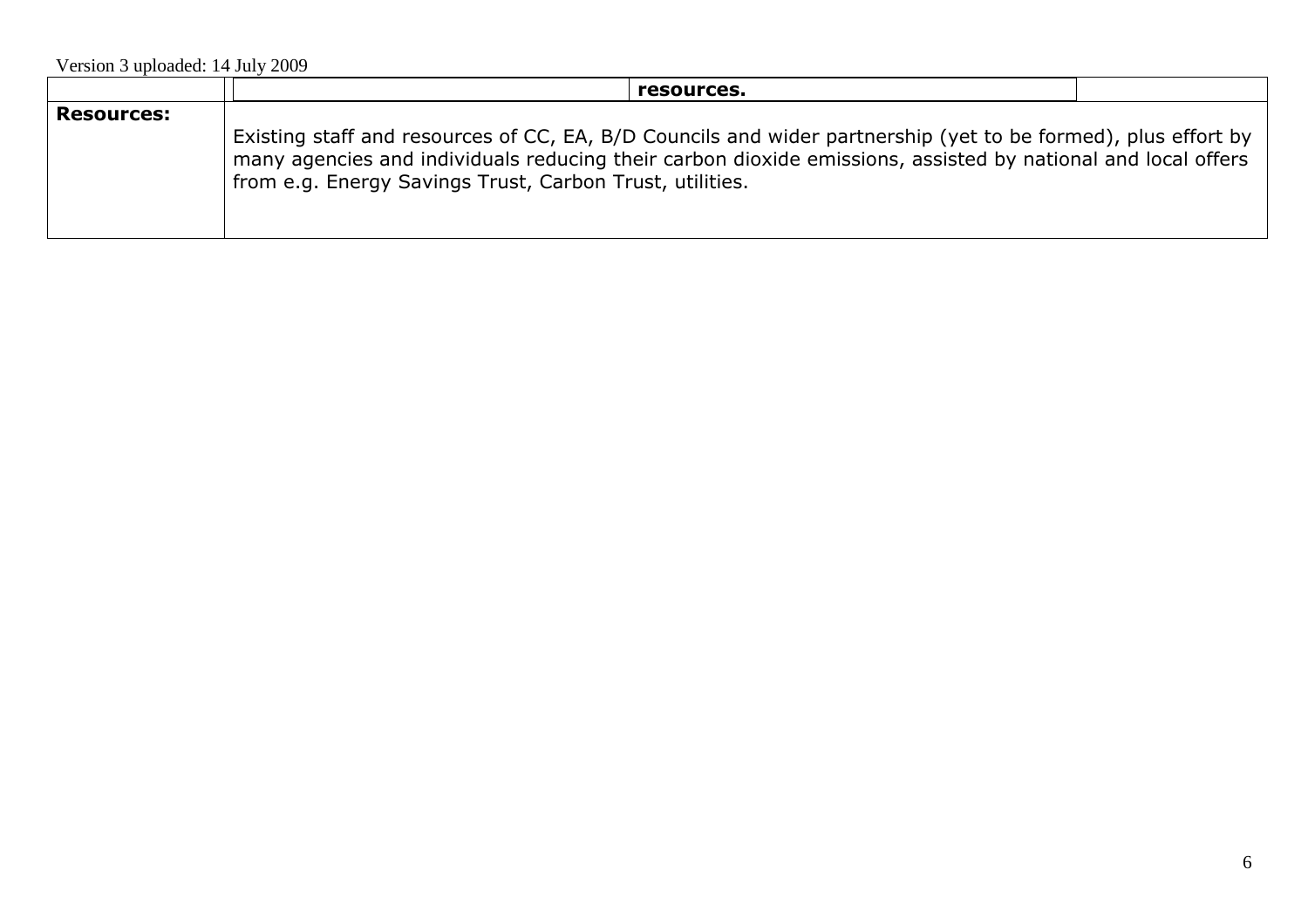*Indicator Leads should list of ALL activities undertaken by partners which will contribute to the successful achievement of the National indicator. Not all activities will relate specifically to the targets(s) used; where they do they should be identified. All partners will need to provide evidence which shows their activity is being achieved.*

| <b>Activity</b>                                                              | <b>Timescale</b>                                      | <b>Interim</b><br>Measure +<br>frequency of<br>measurement                           | <b>Partner</b>                                   | <b>Named link</b>                                                                                                                                                                                                                                                                                                                                                                                                                                                                                                       |
|------------------------------------------------------------------------------|-------------------------------------------------------|--------------------------------------------------------------------------------------|--------------------------------------------------|-------------------------------------------------------------------------------------------------------------------------------------------------------------------------------------------------------------------------------------------------------------------------------------------------------------------------------------------------------------------------------------------------------------------------------------------------------------------------------------------------------------------------|
| Description of<br>activity                                                   | When will it<br>start / finish                        | How we know<br>activity has<br>been achieved                                         | Name of<br>organisation                          | Contact name & phone number                                                                                                                                                                                                                                                                                                                                                                                                                                                                                             |
| Set up NI186<br>working group<br>with<br>NI186 leads<br>from each<br>council | Start: June<br>2008/<br>Finish: to<br>be<br>continued | Regular NI186<br>Working group<br>meeting<br>with all<br>representatives<br>present. | Led by ESCC;<br>attendance<br>by NI 186<br>Group | <b>East Sussex County Council</b><br>Amanda Fortescue Amanda.fortescue@eastsussex.gov.uk<br>01273 335691<br><b>East Sussex Fire and Rescue Service</b><br>Colin Thompson colin.thompson@esfrs.org<br>01323462282<br><b>Environment Agency</b><br>Joanna Hodgson Joanna.hodgson@environment-<br>agency.gov.uk<br>01732 223115<br><b>Eastbourne Borough Council</b><br>Sue Oliver sue.oliver@eastbourne.gov.uk<br>01323 415360<br><b>Lewes District Council</b><br>Tim Bartlett tim.bartlett@lewes.gov.uk<br>01273 486423 |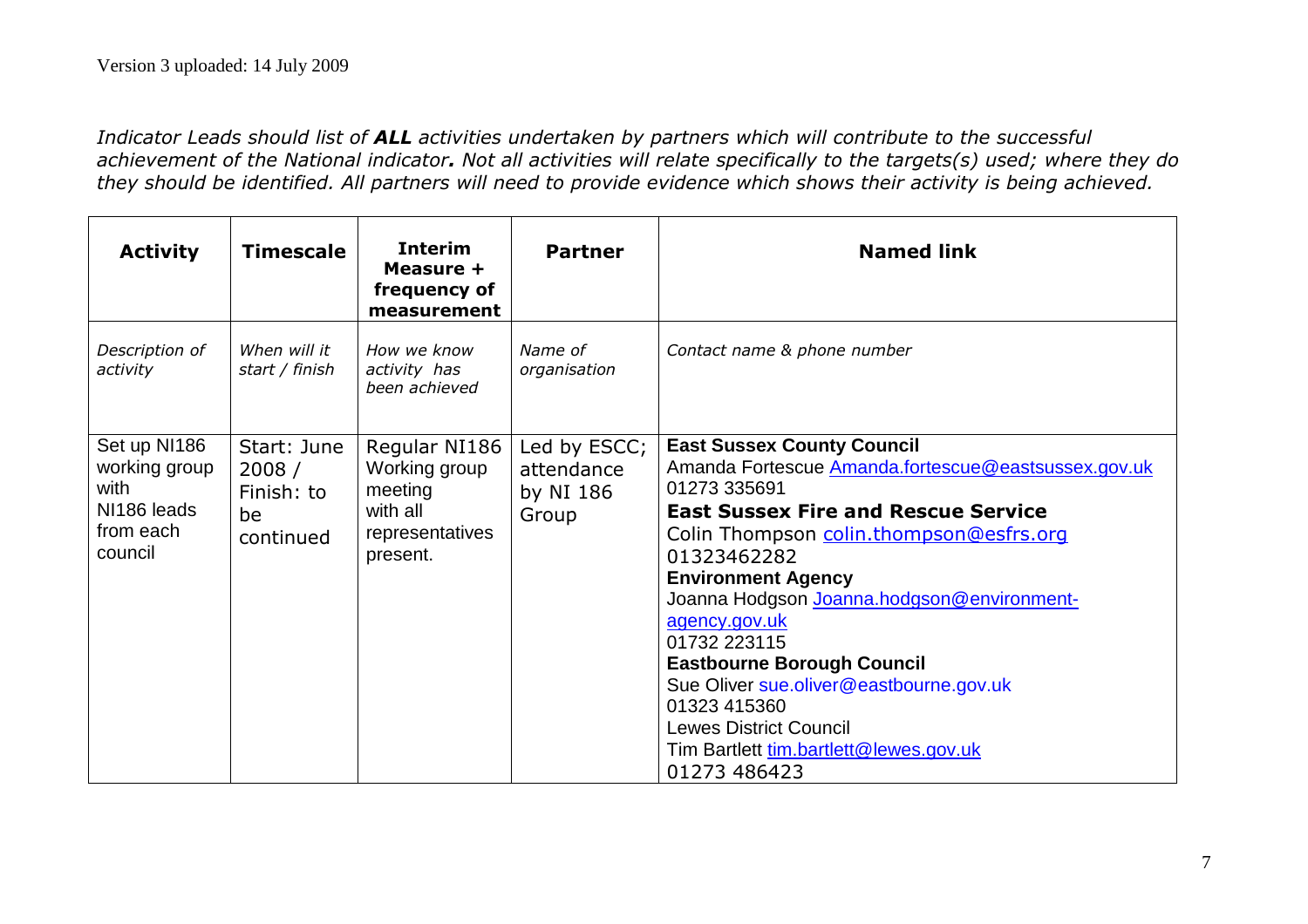|                     |            |                            |                            | <b>Rother District Council</b><br>TBC@rother.gov.uk |
|---------------------|------------|----------------------------|----------------------------|-----------------------------------------------------|
|                     |            |                            |                            | 01424 787863<br><b>Wealden District Council</b>     |
|                     |            |                            |                            | Fiona Berry fiona.berry@wealden.gov.uk              |
|                     |            |                            |                            | 01323 443268                                        |
|                     |            |                            |                            | <b>Hastings Borough Council</b>                     |
|                     |            |                            |                            | Chantal Lass class@hastings.gov.uk                  |
|                     |            |                            |                            | 01424 451483                                        |
| <b>HECA/CERT</b>    | April 2008 | Annual*, data              | Eastbourne                 | sue.oliver@eastbourne.gov.uk                        |
| (guideline          | - March    | via $B/D$                  | Borough                    |                                                     |
| 22,500              | 2011       | Councils, via              | Council                    | CLass@hastings.gov.uk                               |
| tonnes per<br>year) |            | GOSE/DEFRA,<br>or directly |                            | tim.bartlett@lewes.gov.uk                           |
|                     |            | from utilities.            | <b>Hastings</b><br>Borough |                                                     |
|                     |            | *Annual HECA               | Council                    | TBCI@rother.gov.uk                                  |
|                     |            | data is                    |                            |                                                     |
|                     |            | available after            | Lewes                      | fiona.berry@wealden.gov.uk                          |
|                     |            | 1 year.                    | <b>District</b>            |                                                     |
|                     |            |                            | Council                    |                                                     |
|                     |            |                            |                            |                                                     |
|                     |            |                            | Rother                     |                                                     |
|                     |            |                            | <b>District</b>            |                                                     |
|                     |            |                            | Council                    |                                                     |
|                     |            |                            | Wealden                    |                                                     |
|                     |            |                            | <b>District</b>            |                                                     |
|                     |            |                            | Council                    |                                                     |
|                     |            |                            |                            |                                                     |
| Own                 | April 2008 | Annual data                | Eastbourne                 | sue.oliver@eastbourne.gov.uk                        |
| emissions           | - March    | from B/D                   | Borough                    |                                                     |
| (guideline          | 2011       | Councils, CC               | Council                    | CLass@hastings.gov.uk                               |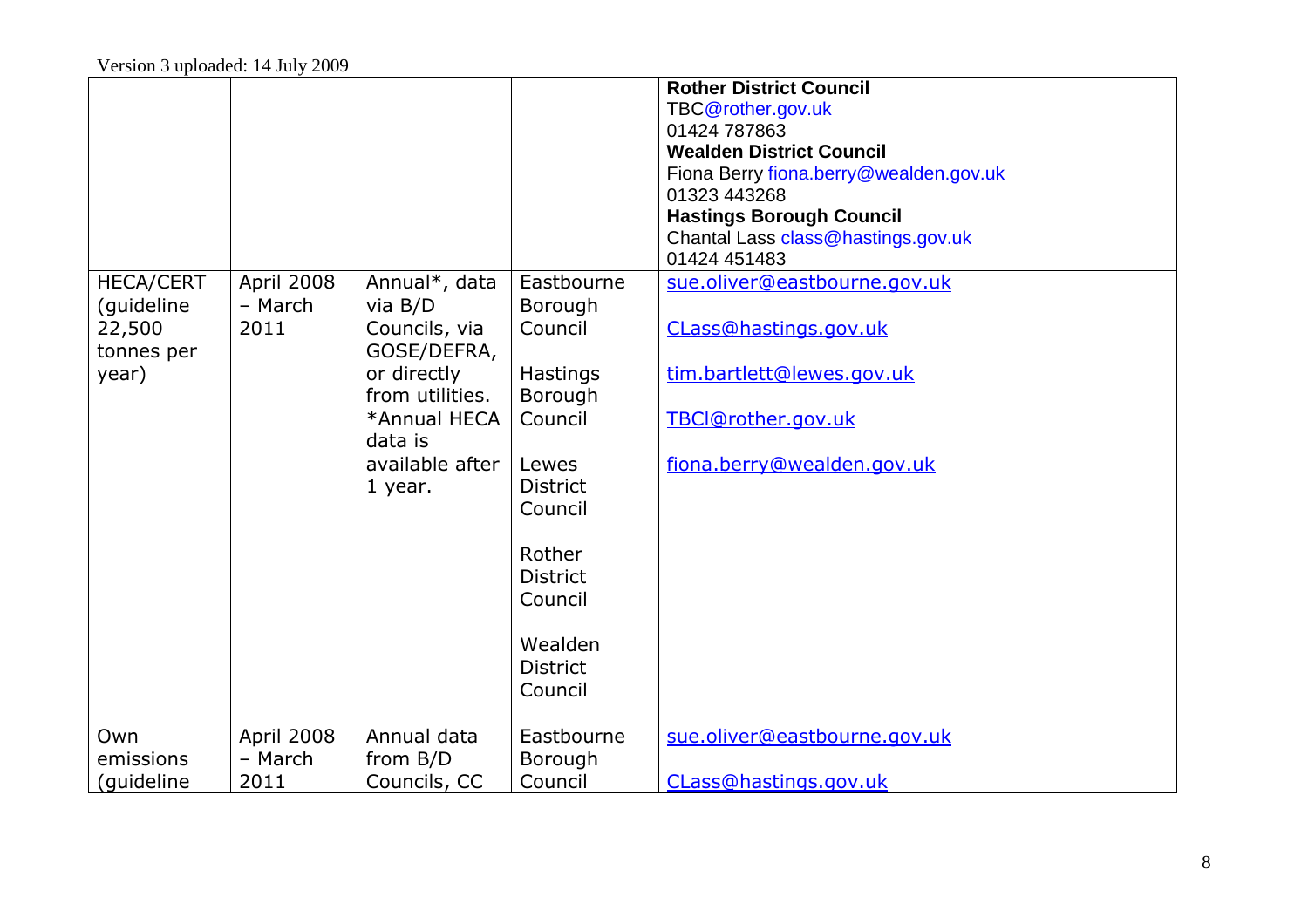Version 3 uploaded: 14 July 2009

| $1,100$ tonnes |            | and EA.     |                              |                                              |
|----------------|------------|-------------|------------------------------|----------------------------------------------|
| per year)      |            |             | Hastings                     | tim.bartlett@lewes.gov.uk                    |
|                |            |             | Borough                      |                                              |
|                |            |             | Council                      | TBCI@rother.gov.uk                           |
|                |            |             |                              |                                              |
|                |            |             | Lewes                        | fiona.berry@wealden.gov.uk                   |
|                |            |             | <b>District</b><br>Council   |                                              |
|                |            |             |                              | Andy Arnold<br>andy.arnold@eastsussex.gov.uk |
|                |            |             | Rother                       |                                              |
|                |            |             | <b>District</b>              | joanna.hodgson@environment-agency            |
|                |            |             | Council                      |                                              |
|                |            |             |                              |                                              |
|                |            |             | Wealden                      |                                              |
|                |            |             | <b>District</b>              |                                              |
|                |            |             | Council                      |                                              |
|                |            |             |                              |                                              |
|                |            |             | <b>East Sussex</b>           |                                              |
|                |            |             | County                       |                                              |
|                |            |             | Council                      |                                              |
|                |            |             |                              |                                              |
|                |            |             | Environment                  |                                              |
| Small          | April 2008 | Annual data | Agency<br><b>East Sussex</b> | Andy Arnold                                  |
| business       | - March    | from CC.    | County                       | andy.arnold@eastsussex.gov.uk                |
| (BETRE)        | 2011       |             | Council                      |                                              |
| (guideline     |            |             |                              |                                              |
| part of 1,400  |            |             |                              |                                              |
| tonnes per     |            |             |                              |                                              |
| year)          |            |             |                              |                                              |
|                |            |             |                              |                                              |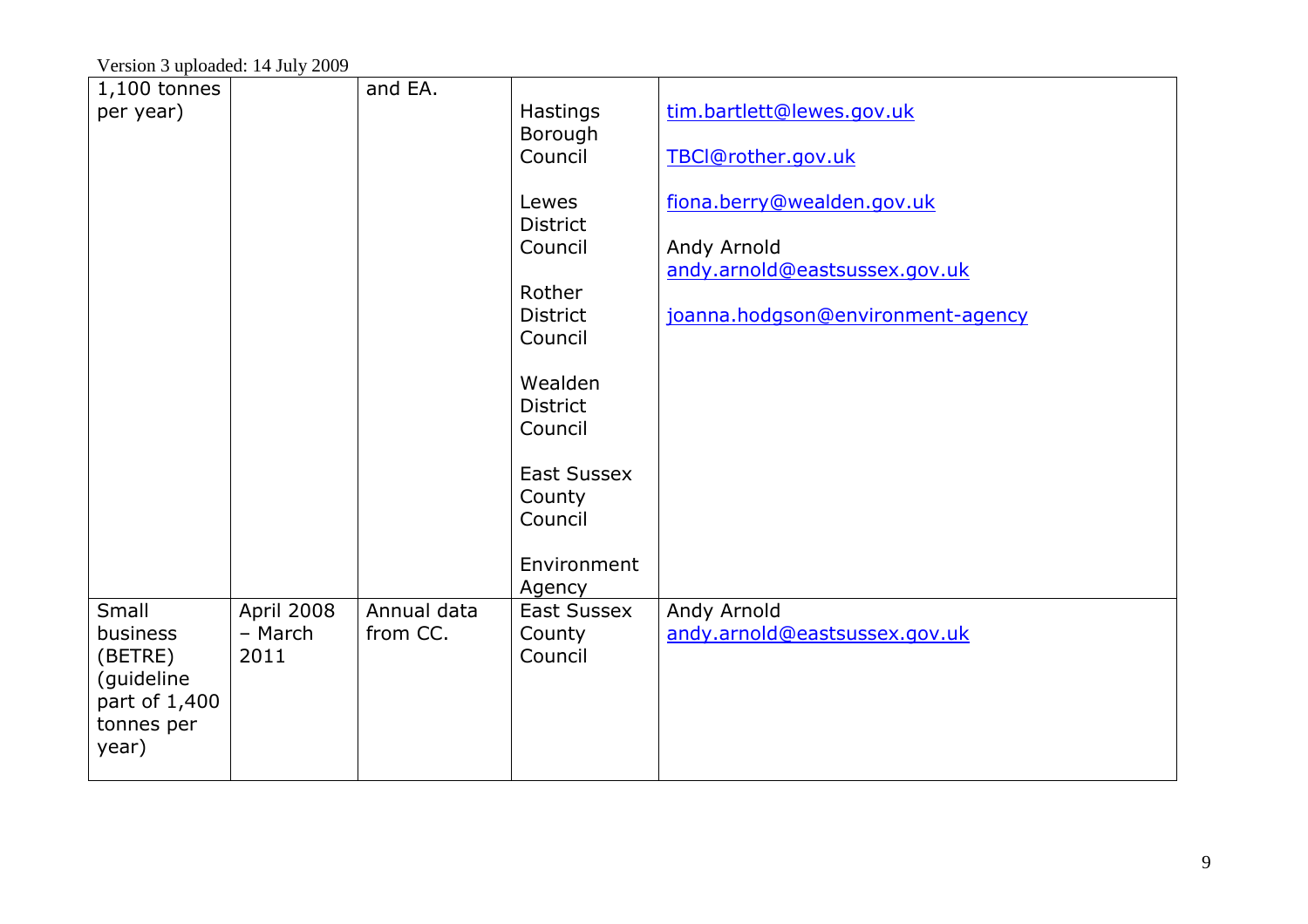Version 3 uploaded: 14 July 2009

| Other<br>Contributions<br><b>TBC</b>                                                                | April 2009<br>- March<br>2011 | <b>TBC</b>           | East Sussex<br>Fire and<br>Rescue<br>Service                           | Colin Thompson<br>colin.thompson@esfrs.org |
|-----------------------------------------------------------------------------------------------------|-------------------------------|----------------------|------------------------------------------------------------------------|--------------------------------------------|
| Establish<br>wider<br>partnership<br>group<br>contributions                                         | Q4 2009<br>/2010              | To be<br>determined  | To be<br>determined<br>(e.g. NHS, ES<br>Fire & Rescue<br>Service, etc) |                                            |
| Large<br>business<br>(Pollution<br>Inventory)<br>(guideline<br>part of 1,400<br>tonnes per<br>year) | April 2008<br>- March<br>2011 | To be<br>determined. | To be<br>determined.                                                   |                                            |
| Large<br>business<br>(other)<br>(guideline<br>part of 1,400<br>tonnes per<br>year)                  | April 2008<br>- March<br>2011 | To be<br>determined. | To be<br>determined.                                                   |                                            |
| NHS, PCTs,<br>hospital<br>trusts<br>(guideline<br>part of 1,400                                     | April 2008<br>- March<br>2011 | To be<br>determined. | To be<br>determined.                                                   |                                            |